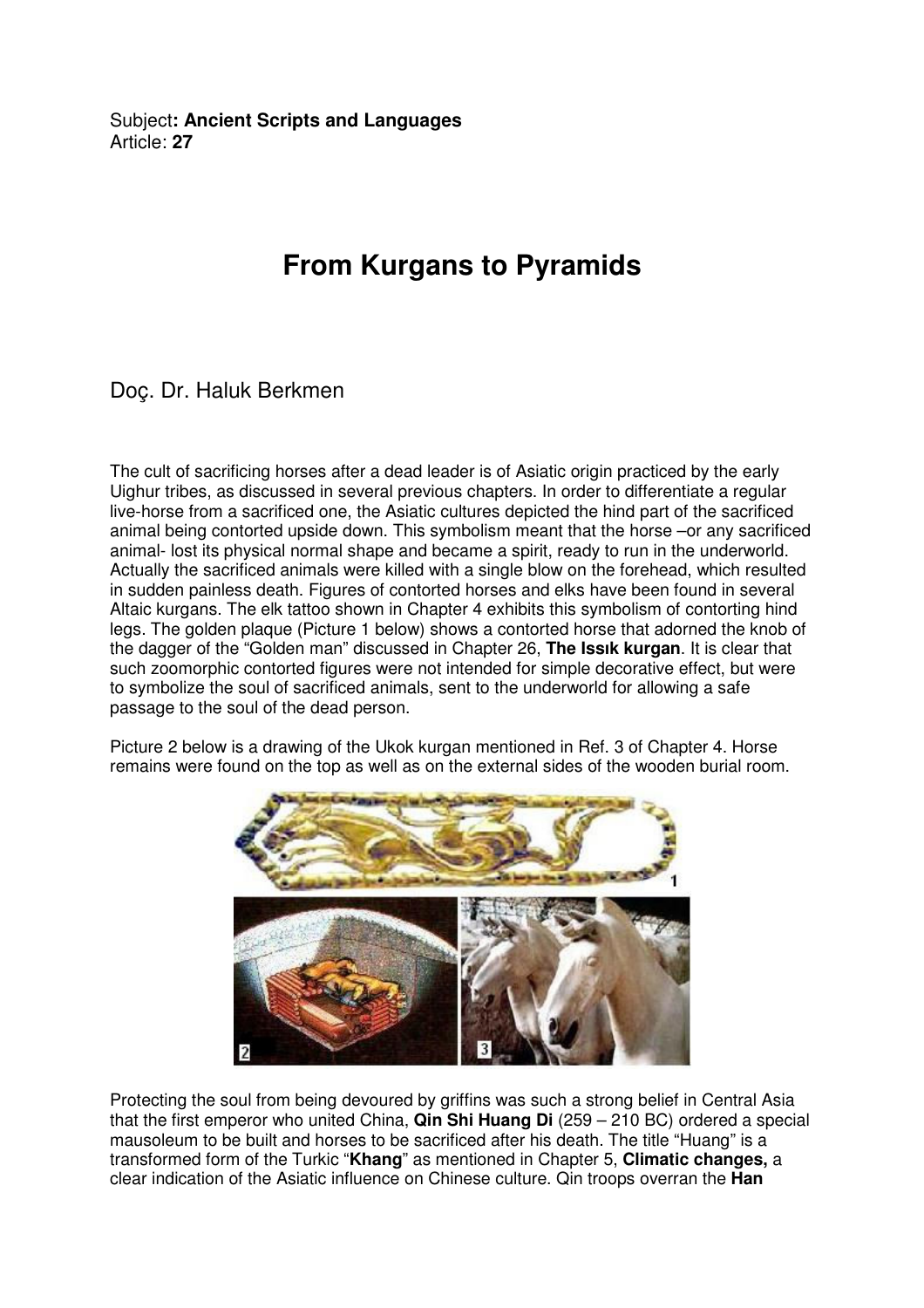(Khan) state in 236 BC and then proceeded to defeat the Çao (**Çay**), Wei (**Uy**), Çu (**Uç**), Yan (**Yan**) and Qi (**Kıyı**) states, all of them belonging to the early Uighur confederation of loose independent tribes. The names of these neighboring states are all of Turkic origin, as transcribed in brackets.

Construction of the mausoleum of Qin Shi Huang Di started in 247 BC and lasted until his death. As many as 720,000 workers from across the country helped construct the tomb. A sacrificial stable was unearthed some 20 ms from the Qin Mausoleum. This stable contained 99 sacrificed horses (1). Picture 3 above shows a row of terracotta horses from the Qin Mausoleum. Three trenches, which cover over 20,000 square ms, hold about 7,000 life-size terracotta horses and armored warriors.

The original burial site was 115 ms high and was covered with earth, forming a medium size pyramidal mound. There are still many untouched pyramids in China. These pyramidal structures are man-made hills replacing –or mimicking- the kurgans located at the high regions of the Altai Mountains. They are all built on the flat plains of China and are burial sites of previous local Uighur Kings or early Chinese Emperors, another indication of the Central Asiatic influence on China. Below we see some examples of Uighur and / or Chinese pyramids.



The tradition of knotting the tail of horses is another typical Central Asiatic influence on the Chinese culture. This tradition of knotting the tail of horses, kept in the Chinese army, can be seen in the picture below, showing terracotta soldiers and horses (2).



Terracotta horses and warriors